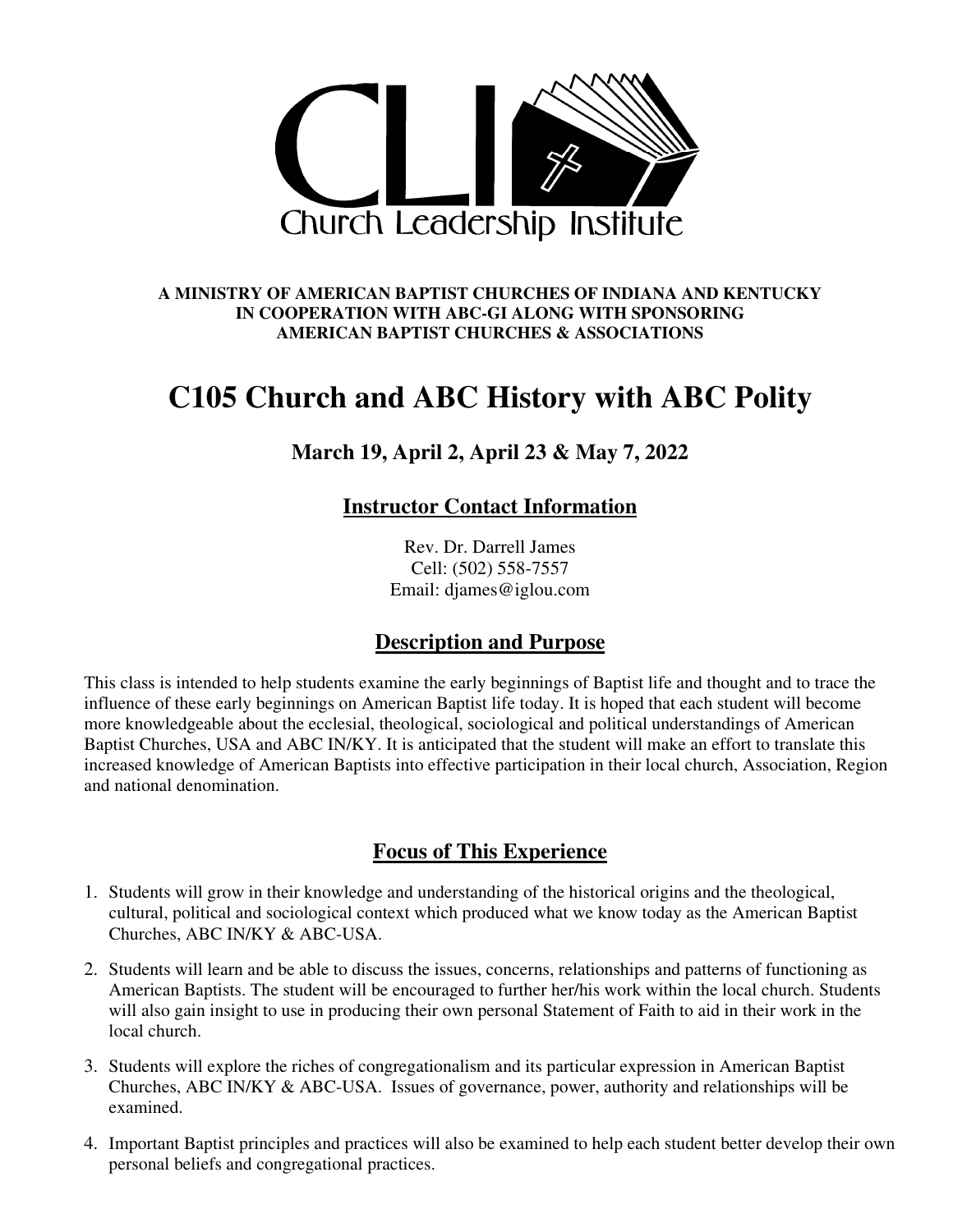# **Required Texts**

### **Texts to purchase**:

- Leonard, Bill J. *Baptist Ways: A History*. Valley Forge: Judson Press, 2003.
- Maring, Norman H. and Hudson, Winthrop S. A Baptist Manual of Polity and Practice. "Second Revised Edition" (2012) edited by David Gregg ISBN 9780817017132., Valley Forge: Judson Press *Note: The time difference between the 1st revised edition & the 2nd revised edition is 21 years and the updates are essential because of the changed denominational structure*.
- Tooze, George H. *Baptist Principles with Practical Applications and Questions for Discussion*, Macon, GA: Mercer Press, 2013

#### **Text will be provided by email with registration confirmation:**

• Galli, Mark. "Adventures in Time Travel," *Discipleship Journal* (July-August 1998), pp. 57-60. (provided by the Instructor via email)

#### **Text will be provided free of charge at the 1st class session or mailed at your request:**

- Blake, I. George. *Finding A Way Through the Wilderness: Tracing Baptist History in Indiana*, Indianapolis: Central Publishing Company, 1983.
- Brackney, William, ed., "Pilgrimage of Faith: An American Baptist Timeline of People, Places and Events." American Baptist Historical Society, 1985. Revised Edition 2001 edited by Deborah B. Van Broekhoven

# **Student Expectations**

- 1. Attend all live class sessions whenever possible.
- 2. If you will be absent, contact the instructor in advance via call, text or email.
- 3. Be prepared for and participate in each live class session.
- 4. Support and encourage classmates.
- 5. Communicate with the instructor, especially if you have any questions or concerns.
- 6. Please have the following available during each live class session:
	- Textbooks
	- Good English translation of the Bible; additionally, a Spanish translation of the Bible may be brought, if desired.
	- Notebook (for handouts, assignments and taking notes)
	- 2 pens/pencils (electronic device to take notes, if preferred)
	- Syllabus, handouts  $&$  assignments

## **Requirements to Earn Credit**

- 1. Meet expectations for students listed above.
- 2. Complete all assignments before live class sessions.
- 3. Participate in class discussions and exercises.
- 4. Read additional articles or blogs as may be assigned.
- 5. Attend at least 15 of the 20 hours of the live class sessions.
- 6. If absent more than 30 minutes of any live class session, earn an excused absence by doing the following:
	- a. contact the instructor about your absence (preferably before the absence, but at least within 72 hours of the absence);
	- b. watch the recording of the live class session you missed;
	- c. complete a special assignment given by your instructor in addition to regular assignments; this is usually an enriching experience that will pertain to the class time the student missed in some way.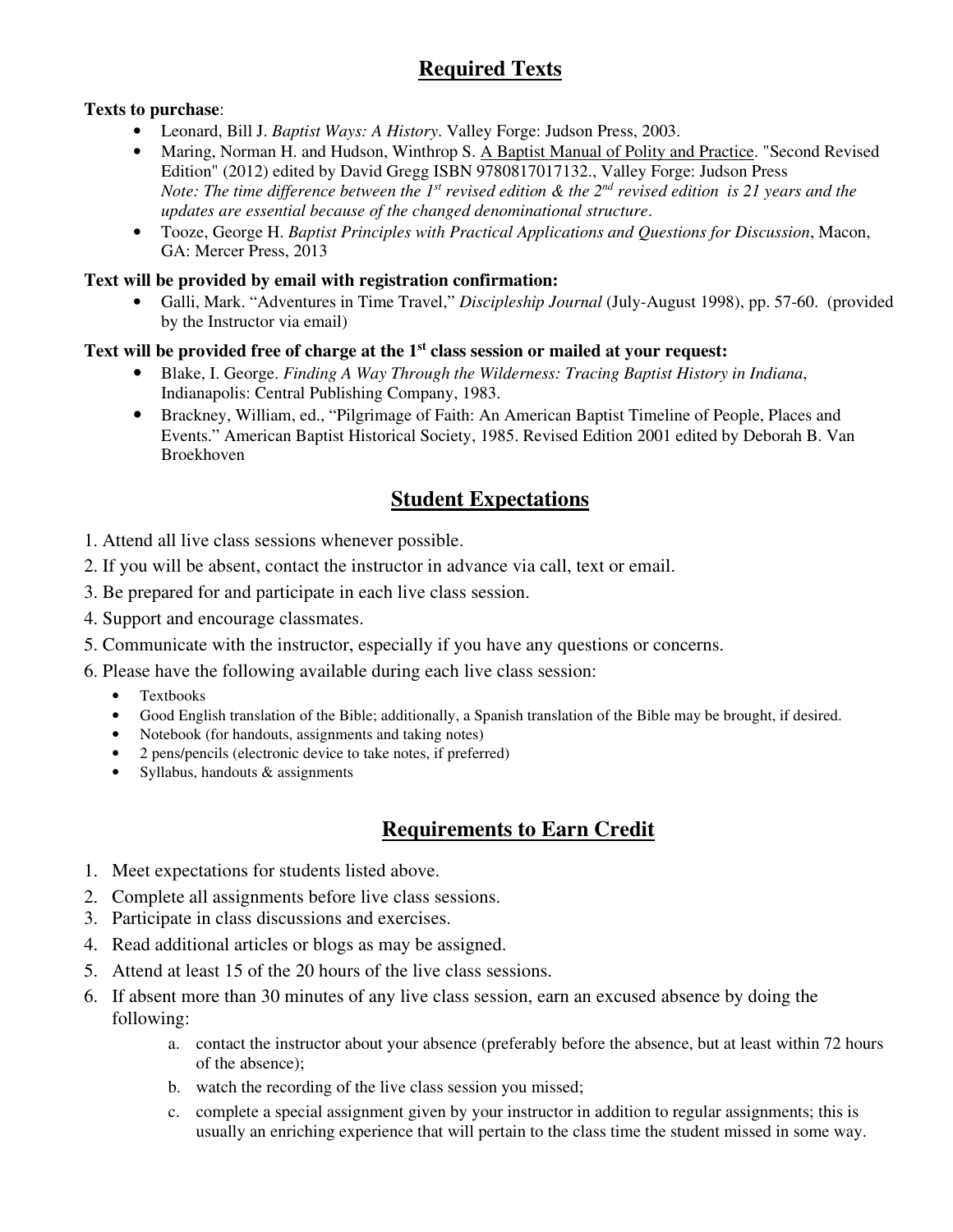# **Class Sessions**

## **Class Outline and Schedule of Assignments**

- Assignments listed under each class session date need to be completed *before* that class session.
- Students are strongly encouraged to schedule blocks of time each week into their personal calendar for completing preparation for each live class session.
- $\triangleright$  Complete assigned reading in the texts and handouts with capability to discuss the material and join in the discussion.
- There will be an assignment to prepare a presentation on one of the Baptist Principles (details will be discussed in class).

### **Session 1—March 19, 2022**

Preparation Assignments:

- Read Galli Article
- Read Leonard, chapters 1-6, 8-9, 16, pp.  $422-425$
- Read Tooze, chapter 1

### Focus:

- Introductions
- Syllabus Review
- History of the Church
- History of Baptists in Great Britain
- History of Baptists in the United States

### **Session 2—April 2, 2022**

Preparation Assignments:

- Read Maring & Hudson, chapters 1-9, pp. 313-342
- Read Tooze, chapters 2-5

### Focus:

- History of American Baptist Churches USA
- Baptist Principles
- Baptist Polity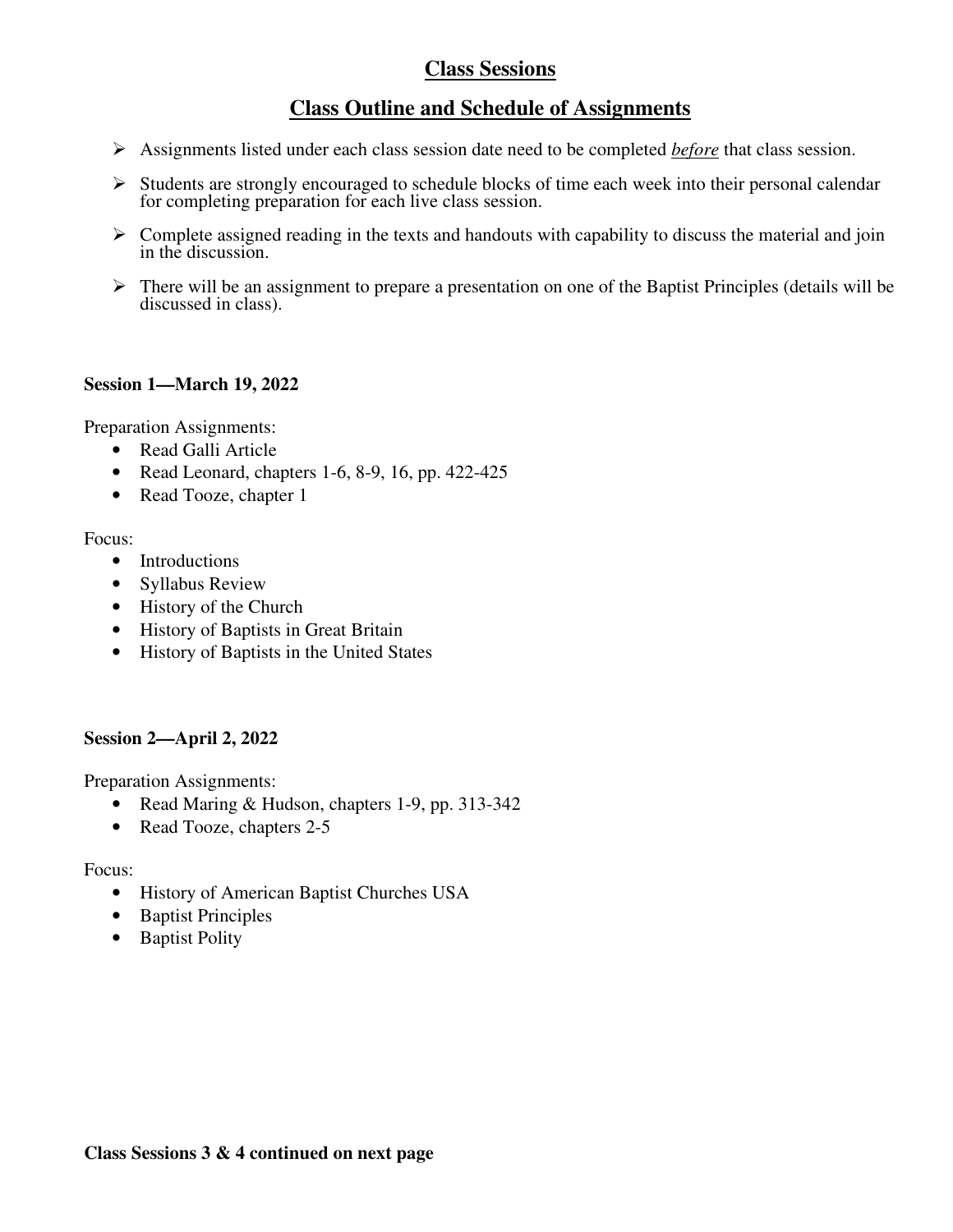### **Session 3—April 23, 2022**

Preparation Assignments:

- Read Blake
- Read Tooze, chapters 6-9

#### Focus:

- Indiana Baptist History
- African-American Baptists
- Minority Baptist Beliefs
- Shared and Unique Baptist Beliefs
- Principle Presentations

#### **Session 4—May 7, 2022**

Preparation Assignments:

• Read Maring & Hudson, chapters 10-12

Focus:

- American Baptist Church Life
- Are American Baptists Evangelicals?
- Principle Presentations

| <b>Class Location/Participation Info</b>                                                                                                                                                       | <b>Tentative Daily Class Schedule</b>                  |                                                                       |
|------------------------------------------------------------------------------------------------------------------------------------------------------------------------------------------------|--------------------------------------------------------|-----------------------------------------------------------------------|
| <b>American Baptist Churches of</b>                                                                                                                                                            | Sign-on or Arrive By 8:45AM                            |                                                                       |
| <b>Indiana and Kentucky office</b><br>65 Airport Parkway, Suite 120<br>Greenwood, Indiana 46143<br>(In-Person Option depends on ABC-IN/KY Covid-19<br>Policy when class is scheduled to start) | Segment 1<br><b>BREAK</b><br>Segment 2<br><b>LUNCH</b> | $9:00 - 10:15$<br>$10:15 - 10:30$<br>$10:30 - 11:45$<br>11:45 - 12:45 |
| <b>OR</b><br><b>Via Zoom Live Streaming</b><br>(Link to be sent a few days before each live class session)                                                                                     | Segment 3<br><b>BREAK</b><br>Segment 4                 | $12:30 - 1:45$<br>$1:45 - 2:00$<br>$2:00 - 3:30$                      |